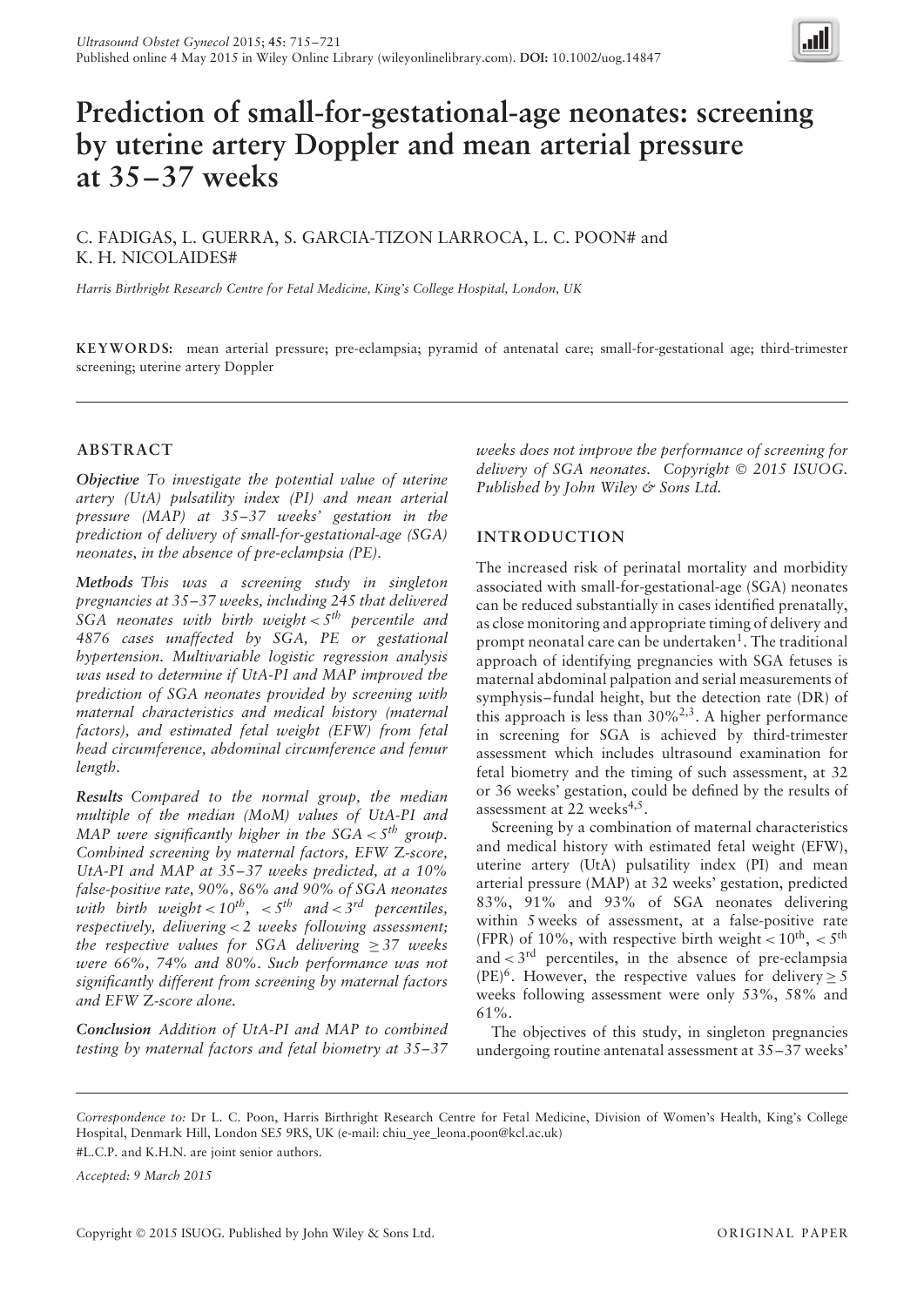gestation, were first, to investigate the potential value of UtA-PI and MAP on their own and in combination with maternal characteristics, medical history and EFW in the prediction of delivery of SGA neonates in the absence of PE and second, to develop specific algorithms for the calculation of patient-specific risks for SGA.

## **METHODS**

The data for this study were derived from prospective screening for adverse obstetric outcomes in women attending for their routine hospital visit in the third trimester of pregnancy at King's College Hospital, London, and Medway Maritime Hospital, Kent, between February 2014 and September 2014. This visit, which is held at  $35 + 0$  to  $37 + 6$  weeks' gestation, included the recording of maternal characteristics and medical history and estimation of fetal weight  $(EFW)^7$  from transabdominal ultrasound measurement of fetal head circumference, abdominal circumference and femur length $8$  and measurement of UtA-PI, MAP and maternal serum metabolites. Gestational age was determined by the measurement of fetal crown–rump length at 11–13 weeks or the fetal head circumference at 19–24 weeks $8,9$ .

Transabdominal color Doppler ultrasound was used to visualize the left and right UtA at the apparent crossover with the external iliac arteries $^{10}$ . Pulsed-wave Doppler was then used to obtain waveforms and, when three similar consecutive waveforms were obtained, the PI was measured and the mean PI of the two vessels was calculated. The scans were carried out by sonographers who had received the Certificate of Competence in Doppler of The Fetal Medicine Foundation (http://www.fetalmedicine.com).

The MAP was measured by validated automated devices (3BTO-A2, Microlife, Taipei, Taiwan), which were calibrated before, and at regular intervals during, the study. Recordings were made by doctors who had received appropriate training on the use of these machines. During measurements, women were in the sitting position with their arms supported at the level of the heart and a small (22 cm), normal (22–32 cm) or large (33–42 cm) adult cuff was used, depending on the mid-arm circumference. After 5 min of rest, two recordings of blood pressure were made in both arms simultaneously. We calculated the final MAP as the average of all four measurements $11$ .

Written informed consent was obtained from the women agreeing to participate in a study on adverse pregnancy outcome, which was approved by the ethics committee of each participating hospital. This study is part of a research program on the late third-trimester prediction of PE and/or SGA. In this publication, we present the results of combined screening with maternal factors and biophysical markers in the prediction of SGA in the absence of PE. The patients included in the study were all pregnancies resulting in live birth or stillbirth of phenotypically normal babies.

## **Patient characteristics**

Patient characteristics that were recorded included maternal age, racial origin (Caucasian, Afro-Caribbean, South Asian, East Asian and mixed), method of conception (spontaneous/assisted conception requiring the use of ovulation drugs), cigarette smoking during pregnancy (yes/no), medical history of chronic hypertension (yes/no), diabetes mellitus (yes/no), systemic lupus erythematosus (SLE) or antiphospholipid syndrome (APS), and obstetric history including parity (parous/nulliparous if no previous pregnancy  $\geq$  24 weeks' gestation), previous pregnancy with PE (yes/no), previous pregnancy with SGA (yes/no) and the time interval between the last delivery and conception of the current pregnancy in years. Maternal weight and height were also measured.

## **Outcome measures**

Data on pregnancy outcome were collected from the hospital maternity records or the general medical practitioners of the women. The primary outcome of the study was SGA without PE. The newborn was considered to be SGA if the birth weight was *<* 5th percentile after correction for gestational age at delivery (SGA *<* 5th) 12. The definitions of non-proteinuric gestational hypertension (GH) and PE were those of the International Society for the Study of Hypertension in Pregnancy<sup>13</sup>. The obstetric records of all women with pre-existing or pregnancy-associated hypertension were examined to confirm if the condition was chronic hypertension, PE or GH.

## **Statistical analysis**

The observed measurements of EFW were expressed as Z-scores, corrected for gestational age<sup>12</sup>. The values of UtA-PI and MAP were  $log_{10}$  transformed to make their distributions Gaussian. Each measured value in the outcome groups was expressed as a multiple of the normal median (MoM) after adjusting for those characteristics found to provide substantial contribution to the  $log_{10}$  transformed value<sup>14,15</sup>. Mann–Whitney *U*-test was used to compare the median MoM values of UtA-PI and MAP between the outcome groups. Regression analysis was used to determine the significance of association between log10MoM of UtA-PI and MAP with the assessment-to-delivery interval and birth-weight *Z*-score.

The *a-priori* risk for  $SGA < 5<sup>th</sup>$  was determined using the algorithm derived from the multivariable logistic regression analysis of maternal characteristics and history, as described previously16. Multivariable logistic regression analysis was then used to determine if the maternal factor-derived logit (*a-priori* risk), log<sub>10</sub>MoM UtA-PI, log10MoM MAP and EFW *Z*-score had a significant contribution in predicting  $SGA < 5<sup>th</sup>$ . The performance of screening was determined by receiver–operating characteristics (ROC) curves. Similarly, the algorithm was used to determine the performance of screening for SGA defined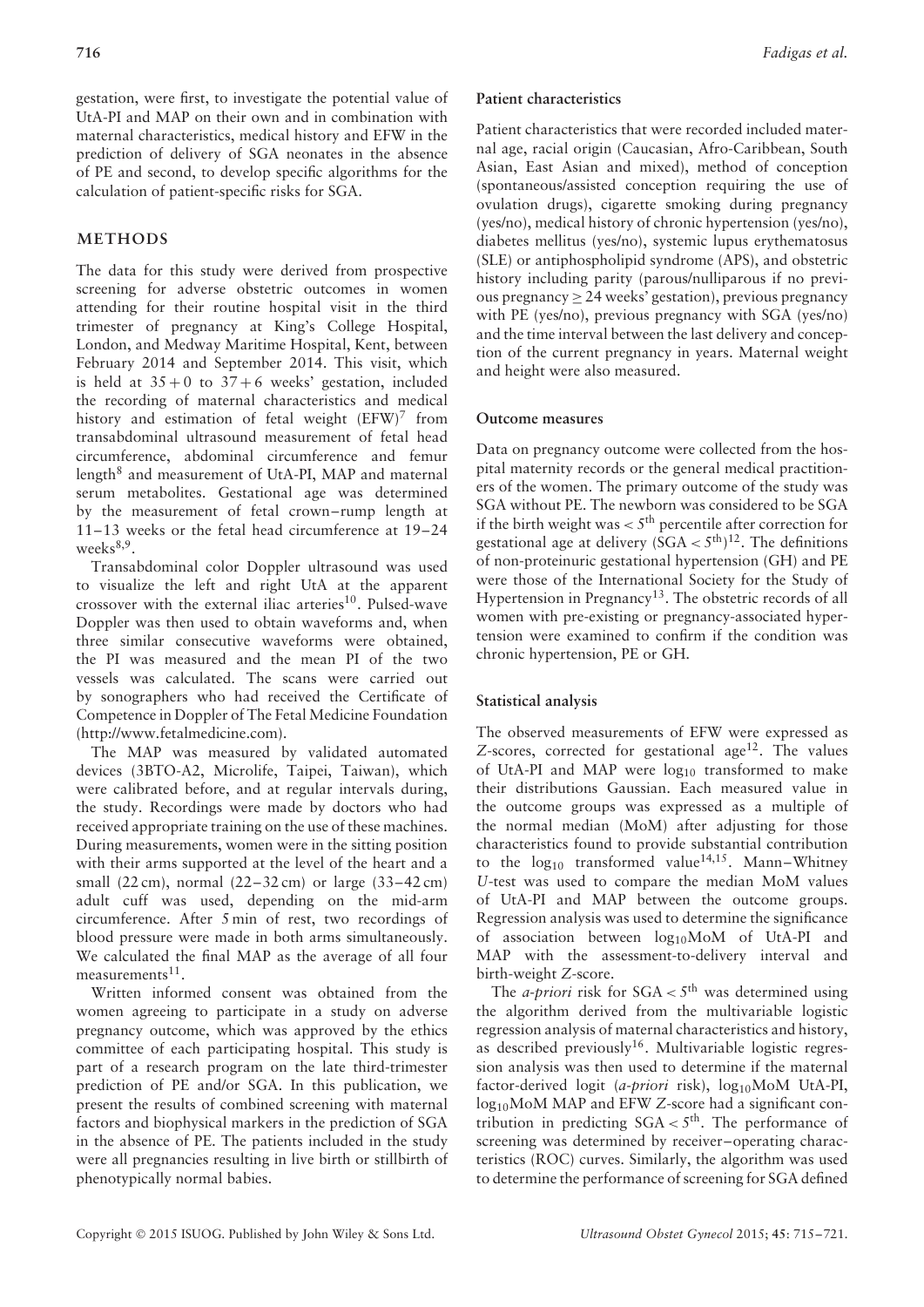| Table 1 Characteristics of the study population of women with a singleton pregnancy with normal outcome or with a small-for-gestational- |  |  |  |
|------------------------------------------------------------------------------------------------------------------------------------------|--|--|--|
| age (SGA) neonate, in the absence of pre-eclampsia (PE)                                                                                  |  |  |  |

| Characteristic                  | Normal ( $n = 4876$ ) | SGA without PE $(n = 245)$ | $\mathbf{P}$ |
|---------------------------------|-----------------------|----------------------------|--------------|
| Maternal age (years)            | $31.2(26.5 - 35.0)$   | $30.1(24.6-35.3)$          | 0.061        |
| Maternal weight (kg)            | $79.0(70.8-89.8)$     | $73.5(63.9 - 84.1)$        | < 0.0001     |
| Maternal height (cm)            | $164(160-168)$        | $162(158-165)$             | < 0.0001     |
| GA at screening (weeks)         | $36.1(36.0-36.4)$     | $36.3(36.0-36.4)$          | 0.848        |
| Racial origin                   |                       |                            |              |
| Caucasian                       | 3495 (71.7)           | 140(57.1)                  | < 0.0001     |
| Afro-Caribbean                  | 941 (19.3)            | 57(23.3)                   | 0.137        |
| South Asian                     | 178 (3.7)             | 30(12.2)                   | < 0.0001     |
| East Asian                      | 101(2.1)              | 6(2.4)                     | 0.644        |
| Mixed                           | 161(3.3)              | 12(4.9)                    | 0.200        |
| Obstetric history               |                       |                            |              |
| Nulliparous                     | 2352 (48.2)           | 148 (60.4)                 | 0.0002       |
| Parous with no prior PE and SGA | 2318 (47.5)           | 67(27.3)                   | < 0.0001     |
| Parous with prior PE no SGA     | 77(1.6)               | 4(1.6)                     | 0.795        |
| Parous with prior SGA no PE     | 121(2.5)              | 25(10.2)                   | < 0.0001     |
| Parous with prior SGA and PE    | 8(0.2)                | 1(0.4)                     | 0.357        |
| Interpregnancy interval (years) | $3.1(2.1-5.1)$        | $2.9(2.1-5.5)$             | 0.965        |
| Cigarette smoker                | 464(9.5)              | 59(24.1)                   | < 0.0001     |
| Mode of conception              |                       |                            |              |
| Spontaneous                     | 4758 (97.6)           | 235 (95.9)                 | 0.136        |
| Ovulation drugs                 | 20(0.4)               | 2(0.8)                     | 0.284        |
| In-vitro fertilization          | 98(2.0)               | 8(3.3)                     | 0.167        |
| Chronic hypertension            | 64(1.3)               | 2(0.8)                     | 0.770        |
| Pre-existing diabetes mellitus  | 57(1.2)               | 2(0.8)                     | > 0.999      |
| Type 1                          | 27(0.6)               | 1(0.4)                     | > 0.999      |
| Type 2                          | 30(0.6)               | 1(0.4)                     | > 0.999      |
| SLE or APS                      | 13(0.3)               | 0(0.0)                     | > 0.999      |
| GA at delivery (weeks)          | $40.0(39.1-40.9)$     | $39.4(38.6 - 40.4)$        | < 0.0001     |
| Birth weight (g)                | 3435 (3140-3745)      | 2550 (2350-2718)           | < 0.0001     |
| Birth-weight percentile         | $50.6(26.8 - 75.6)$   | $2.7(1.2-3.8)$             | < 0.0001     |

Data are given as median (interquartile range) or  $n$  (%). APS, antiphospholipid syndrome; GA, gestational age; SLE, systemic lupus erythematosus.

by birth weight  $< 10^{th}$  percentile (SGA  $< 10^{th}$ ) and  $< 3^{rd}$ percentile  $(SGA < 3<sup>rd</sup>)$ .

The statistical software package SPSS 22.0 (SPSS Inc., Chicago, IL, USA) and Medcalc (Medcalc Software, Mariakerke, Belgium) were used for all data analyses.

## **RESULTS**

The characteristics of the study population of 5121 pregnancies, including 245 delivering SGA *<* 5th neonates in the absence of PE, are presented in Table 1.

#### **Normal pregnancy outcome**

In the unaffected pregnancies with birth weight  $\geq 5$ <sup>th</sup> percentile, the mean  $\pm$  SD, 90<sup>th</sup> and 95<sup>th</sup> percentile of  $log_{10}$ MoM UtA-PI were  $-0.009 \pm 0.113$ , 0.134 and 0.187, respectively. The mean  $\pm$  SD, 90<sup>th</sup> and 95<sup>th</sup> percentile of  $log_{10}$ MoM MAP were  $0.002 \pm 0.033$ , 0.044 and 0.056, respectively (Table S1).

There was no significant association between log<sub>10</sub>MoM values of UtA-PI and MAP  $(r = -0.004,$  $P = 0.893$ ). There was a significant inverse association between  $log_{10}$ MoM UtA-PI and the  $log_{10}$ MoM assessment-to-delivery interval  $(r = -0.096, P < 0.0001)$ 

and birth-weight *Z*-score ( $r = -0.096$ ,  $P < 0.0001$ ), and between log<sub>10</sub>MoM MAP and assessment-to-delivery interval  $(r = -0.080, P < 0.0001)$ , but not birth-weight *Z*-score (*r* = −0.022, *P* = 0.113).

#### **Small-for-gestational age**

In the  $SGA < 5<sup>th</sup>$  group, compared to the normal group, the median MoM values of UtA-PI and MAP at 35–37 weeks were significantly higher (Table S1). There was no significant association between  $log_{10}$ MoM values of UtA-PI and MAP  $(r=0.109, P=0.088)$ . There was a significant inverse association between log<sub>10</sub>MoM UtA-PI and assessment-to-delivery interval (*r* = −0.232, *P <* 0.0001; Figure S1a) and birth-weight *Z*-score  $(r = -0.157, P = 0.011;$  Figure S1b). There was no significant association between  $log_{10}$ MoM MAP and assessment-to-delivery interval  $(r = -0.100, P = 0.107;$ Figure S1c) and birth-weight *Z*-score  $(r = -0.057$ ,  $P = 0.354$ ; Figure S1d).

Multivariable logistic regression analysis demonstrated that, in the prediction of  $SGA \leq 5^{th}$ , there were significant contributions from maternal characteristics, EFW *Z*-score, UtA-PI and MAP (Table S2). Combined screening by maternal characteristics and history with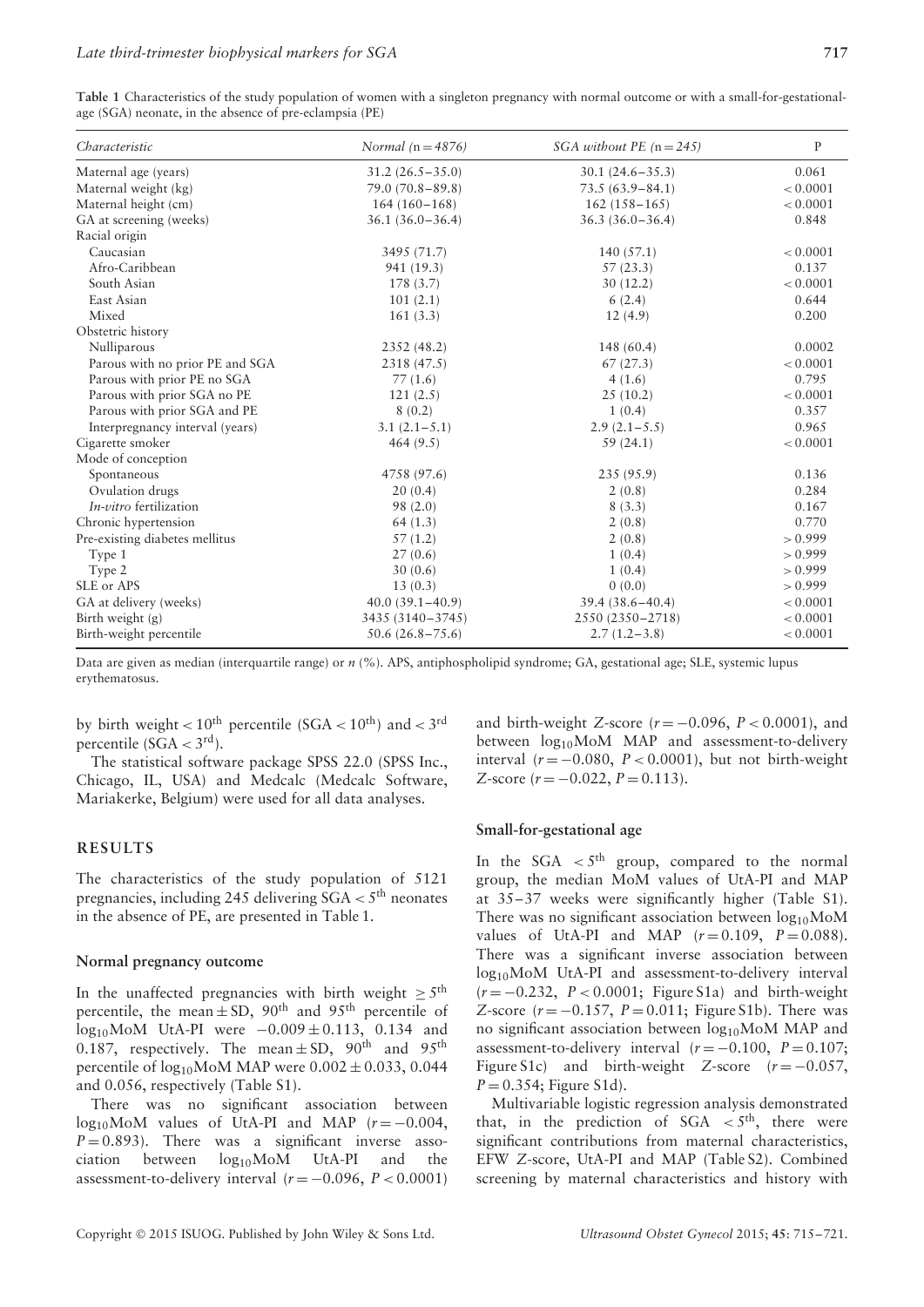EFW *Z*-scores, UtA-PI and MAP detected 66.6%, 74.7% and 80.9% of SGA neonates with birth weight  $< 10^{\text{th}}$ ,  $< 5^{\text{th}}$  and  $< 3^{\text{rd}}$  percentiles, respectively, at 10% FPR.

The areas under ROC (AUC) curves, detection rates (DRs) at FPRs of 5% and 10% and FPRs for DRs of 100%, 90% and 80% of SGA *<* 10th, SGA *<* 5th and SGA *<* 3rd delivering *<* 2 weeks following assessment and  $> 37$  weeks' gestation when screening by maternal characteristics, EFW *Z*-score, UtA-PI, MAP and their combination are given in Tables 2, S3 and S4 and Figure 1.

The DRs, at FPR of 10%, of combined screening by maternal characteristics and history with EFW *Z*-scores for the prediction of SGA neonates with birth weight *<* 10th, *<* 5th and *<* 3rd percentiles, delivering *<* 2 weeks following assessment, were 86.4% (95% CI, 79.6–93.5%; AUC: 0.961 (95% CI, 0.955–0.967)), 86.4% (95% CI, 72.6–94.8%; AUC: 0.969 (95% CI, 0.964–0.974)) and 90.0% (95% CI, 73.5–97.9%; AUC: 0.982 (95% CI, 0.978–0.985)), respectively. The respective values for SGA delivering > 37 weeks, were 66.1% (95% CI, 62.0–70.1%; AUC: 0.887 (95% CI, 0.878–0.896)), 71.4% (95% CI, 65.1–77.1%; AUC: 0.908 (95% CI, 0.900–0.916)) and 79.2% (95% CI, 71.2–85.8%; AUC: 0.929 (95% CI, 0.922–0.936)).

In combined screening by maternal characteristics and history with EFW *Z*-scores, UtA-PI and MAP at 35–37 weeks' gestation, the DRs, at FPR of 10%, of SGA neonates with birth weight  $< 10^{th}$ ,  $< 5^{th}$  and  $< 3^{rd}$  percentiles, delivering *<* 2 weeks following assessment were 90.1% (95% CI, 81.5–95.6%; AUC: 0.963 (95% CI, 0.957–0.968)), 86.4% (95% CI, 72.6–94.8%; AUC: 0.972 (95% CI, 0.967–0.976)) and 90.0% (95% CI, 73.5–97.9%; AUC: 0.985 (95% CI, 0.981–0.988)), respectively. The respective values for SGA delivering ≥ 37 weeks were  $66.1\%$  (95% CI, 62.0–70.1%; AUC: 0.888 (95% CI, 0.879–0.897)), 73.9% (95% CI, 67.8–79.4%; AUC: 0.910 (95% CI, 0.902–0.917)) and 80.0% (95% CI, 72.1–86.5%; AUC: 0.929 (95% CI,  $0.921 - 0.936$ )).

## **DISCUSSION**

## **Main findings of the study**

The findings of the study demonstrate that, in women who deliver SGA neonates in the absence of PE, UtA-PI and MAP at 35–37 weeks' gestation are increased and EFW is reduced, compared to women with a normal pregnancy outcome. The deviation from normal for UtA-PI is inversely related to the severity of the disease, reflected in the gestational age at delivery and the birth-weight *Z*-score.

Combined screening by maternal factors, EFW *Z*-score, UtA-PI and MAP at 35–37 weeks, predicted 90%, 86% and 90% of SGA neonates with birth weight  $< 10^{th}$ ,  $< 5^{th}$ and *<* 3rd percentiles, at FPR of 10%, delivering *<* 2 weeks following assessment and the respective values for SGA delivering  $\geq$  37 weeks were 66%, 74% and 80%. The addition of UtA-PI and MAP at 35–37 weeks does not improve the performance of screening for delivery of SGA neonates achieved by combined testing using maternal factors and fetal biometry alone.

#### **Strengths and limitations of the study**

The strengths of this third-trimester screening study for SGA in the absence of PE are, first, examination of a population of pregnant women attending for routine assessment of fetal growth and wellbeing at 35–37 weeks' gestation and, second, use of Bayes' theorem to combine the prior risk from maternal characteristics and medical history with fetal biometry, UtA-PI and MAP to estimate patient-specific risks and the performance of screening for SGA of different severities delivering at selected intervals from the time of assessment.

The main limitation of the study is that the results of fetal biometry at the 35–37-week scan were made available to the obstetricians of the patients who would have taken specific actions of further monitoring of the cases of suspected SGA and, consequently, the performance of screening, particularly those delivering within 2 weeks of assessment, would be positively biased.

#### **Comparison with findings from previous studies**

Previous studies examining pregnancies with SGA fetuses in the third trimester reported that the outcome was worse in cases with Doppler evidence of increased, rather than normal, impedance to flow in the UtAs $17,18$ . A screening study involving 1848 singleton pregnancies at 30–32 weeks' gestation reported that UtA-PI improved the prediction of SGA neonates provided by fetal biometry alone, with reduction in FPR from 27% to 16%, with the same DR of about 71%19. In our screening study of 30849 singleton pregnancies at 30–34 weeks' gestation, combined screening by maternal factors, fetal biometry, UtA-PI and MAP predicted 91% and 60% of  $SGA < 5<sup>th</sup>$  neonates delivering  $< 5$ and  $> 5$  weeks following assessment, respectively, at FPR of  $10\%$ <sup>6</sup>.

#### **Implications for clinical practice**

In the proposed new pyramid of pregnancy care<sup>20</sup>, an integrated clinical assessment at 11–13 weeks' gestation, in which biophysical and biochemical markers are combined with maternal characteristics and medical history, aims to identify pregnancies at high risk of developing PE and/or  $SGA^{21,22}$  and, through pharmacological intervention, reduce the prevalence of these complications<sup>23,24</sup>.

The objective of subsequent visits, at around 22 and 32 or 36 weeks' gestation, are to identify the high-risk group and, through close monitoring of such pregnancies, minimize adverse perinatal events by determining the appropriate time and place for iatrogenic delivery. We have proposed recently that all women should be offered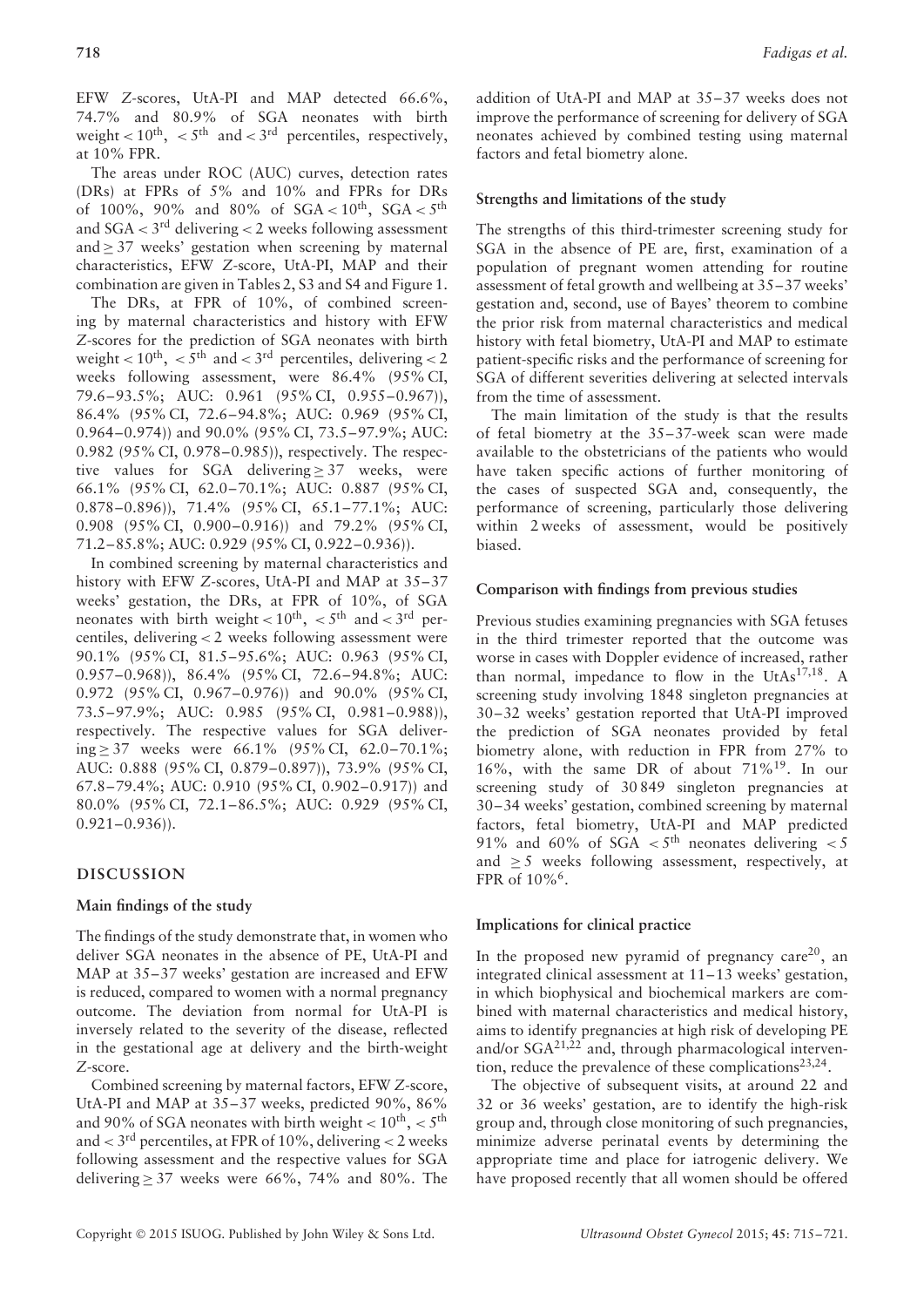| $50.0 (32.9 - 67.1)$<br>90.0 (73.5 – 97.9)<br>90.1 (81.5-95.6)<br>$55.6(48.9 - 62.0)$<br>84.1 (69.9–93.4)<br>48.6 $(44.3 - 52.9)$<br>34.1 $(20.5-49.9)$<br>84.1 (69.9-93.4)<br>$36.7(19.9 - 56.1)$<br>$23.5(18.2-29.5)$<br>$54.3(47.7-60.8)$<br>$25.9(16.8-36.9)$<br>77.8 (67.2-86.3)<br>$76.5(65.8-85.2)$<br>$90.0(73.5 - 97.9)$<br>$20.1(16.8-23.7)$<br>$90.0(73.5 - 97.9)$<br>$47.3(43.1 - 51.6)$<br>$FPR = 5\%$<br>$0.963(0.957 - 0.968)$<br>$0.744(0.731 - 0.756)$<br>$0.961(0.955 - 0.967)$<br>$0.800(0.788 - 0.811)$<br>$0.969(0.964 - 0.974)$<br>$0.813(0.802 - 0.824)$<br>$0.982(0.978 - 0.985)$<br>$0.985(0.981 - 0.988)$<br>$0.712(0.700 - 0.725)$<br>$0.887(0.878 - 0.896)$<br>$0.888(0.879 - 0.897)$<br>$0.741(0.729 - 0.753)$<br>$0.908(0.900 - 0.916)$<br>$0.910(0.902 - 0.917)$<br>$0.972(0.967 - 0.976)$<br>AUC<br>Maternal factors and EFW plus<br>Maternal factors and EFW plus<br>Maternal factors and EFW plus<br>Maternal factors and EFW plus<br>Maternal factors and EFW plus<br>Maternal factors plus EFW<br>Maternal factors plus EFW<br>Maternal factors plus EFW<br>Maternal factors plus EFW<br>Maternal factors plus EFW<br>Delivery within 2 weeks<br>UtA-PI and MAP<br>UtA-PI and MAP<br>$SGA < 10th$ percentile<br>UtA-PI and MAP<br>UtA-PI and MAP<br>UtA-PI and MAP<br>$SGA < 10^{th}$ percentile<br>$\text{SGA} < 3^{\text{rd}}$ percentile<br>$\text{SGA} < 3^{\text{rd}}$ percentile<br>$Delivery \geq 37 weeks$<br>$SGA < 5th$ percentile<br>$\text{SGA} < 5^{\text{th}}$ percentile<br>Maternal factors<br>Maternal factors<br>Maternal factors<br>Maternal factors<br>Maternal factors<br>Maternal factors<br>Screening test |                     | DR $(%$                                                                 |                                                                       | FPR(%)                                        |                     |
|-----------------------------------------------------------------------------------------------------------------------------------------------------------------------------------------------------------------------------------------------------------------------------------------------------------------------------------------------------------------------------------------------------------------------------------------------------------------------------------------------------------------------------------------------------------------------------------------------------------------------------------------------------------------------------------------------------------------------------------------------------------------------------------------------------------------------------------------------------------------------------------------------------------------------------------------------------------------------------------------------------------------------------------------------------------------------------------------------------------------------------------------------------------------------------------------------------------------------------------------------------------------------------------------------------------------------------------------------------------------------------------------------------------------------------------------------------------------------------------------------------------------------------------------------------------------------------------------------------------------------------------------------------------------------|---------------------|-------------------------------------------------------------------------|-----------------------------------------------------------------------|-----------------------------------------------|---------------------|
|                                                                                                                                                                                                                                                                                                                                                                                                                                                                                                                                                                                                                                                                                                                                                                                                                                                                                                                                                                                                                                                                                                                                                                                                                                                                                                                                                                                                                                                                                                                                                                                                                                                                       |                     | $FPR = 10\%$                                                            | $DR = 100\%$                                                          | $DR = 90\%$                                   | $DR = 80%$          |
|                                                                                                                                                                                                                                                                                                                                                                                                                                                                                                                                                                                                                                                                                                                                                                                                                                                                                                                                                                                                                                                                                                                                                                                                                                                                                                                                                                                                                                                                                                                                                                                                                                                                       |                     |                                                                         |                                                                       |                                               |                     |
|                                                                                                                                                                                                                                                                                                                                                                                                                                                                                                                                                                                                                                                                                                                                                                                                                                                                                                                                                                                                                                                                                                                                                                                                                                                                                                                                                                                                                                                                                                                                                                                                                                                                       |                     | $40.7(29.9 - 52.2)$                                                     | $79.8(78.6 - 80.9)$                                                   | $64.4(63.0 - 65.7)$                           | 48.6 (47.2-50.1)    |
|                                                                                                                                                                                                                                                                                                                                                                                                                                                                                                                                                                                                                                                                                                                                                                                                                                                                                                                                                                                                                                                                                                                                                                                                                                                                                                                                                                                                                                                                                                                                                                                                                                                                       |                     | $86.4(79.6-93.5)$                                                       | $53.4 (51.9 - 54.8)$                                                  | $11.6(10.7 - 12.6)$                           | $5.6(5.0-6.3)$      |
|                                                                                                                                                                                                                                                                                                                                                                                                                                                                                                                                                                                                                                                                                                                                                                                                                                                                                                                                                                                                                                                                                                                                                                                                                                                                                                                                                                                                                                                                                                                                                                                                                                                                       |                     |                                                                         | $51.2(49.8 - 52.7)$                                                   | $9.3(8.4 - 10.1)$                             | $5.7(5.0 - 6.4)$    |
|                                                                                                                                                                                                                                                                                                                                                                                                                                                                                                                                                                                                                                                                                                                                                                                                                                                                                                                                                                                                                                                                                                                                                                                                                                                                                                                                                                                                                                                                                                                                                                                                                                                                       |                     |                                                                         |                                                                       |                                               |                     |
|                                                                                                                                                                                                                                                                                                                                                                                                                                                                                                                                                                                                                                                                                                                                                                                                                                                                                                                                                                                                                                                                                                                                                                                                                                                                                                                                                                                                                                                                                                                                                                                                                                                                       |                     | $50.0(34.6 - 65.4)$                                                     | $73.5(72.2 - 74.7)$                                                   | $57.6 (56.2 - 59.0)$                          | $44.7(43.3 - 46.1)$ |
|                                                                                                                                                                                                                                                                                                                                                                                                                                                                                                                                                                                                                                                                                                                                                                                                                                                                                                                                                                                                                                                                                                                                                                                                                                                                                                                                                                                                                                                                                                                                                                                                                                                                       |                     | 86.4 (72.6–94.8)                                                        | $34.0(32.7 - 35.4)$                                                   | $13.4(12.5 - 14.4)$                           | 3.6 $(3.1 - 4.1)$   |
|                                                                                                                                                                                                                                                                                                                                                                                                                                                                                                                                                                                                                                                                                                                                                                                                                                                                                                                                                                                                                                                                                                                                                                                                                                                                                                                                                                                                                                                                                                                                                                                                                                                                       |                     |                                                                         |                                                                       |                                               |                     |
|                                                                                                                                                                                                                                                                                                                                                                                                                                                                                                                                                                                                                                                                                                                                                                                                                                                                                                                                                                                                                                                                                                                                                                                                                                                                                                                                                                                                                                                                                                                                                                                                                                                                       |                     | 86.4 (72.6–94.8)                                                        | $34.3(32.9 - 35.6)$                                                   | $12.0(11.1 - 12.9)$                           | $3.0(2.6-3.6)$      |
|                                                                                                                                                                                                                                                                                                                                                                                                                                                                                                                                                                                                                                                                                                                                                                                                                                                                                                                                                                                                                                                                                                                                                                                                                                                                                                                                                                                                                                                                                                                                                                                                                                                                       |                     |                                                                         |                                                                       |                                               |                     |
|                                                                                                                                                                                                                                                                                                                                                                                                                                                                                                                                                                                                                                                                                                                                                                                                                                                                                                                                                                                                                                                                                                                                                                                                                                                                                                                                                                                                                                                                                                                                                                                                                                                                       |                     |                                                                         | $\begin{array}{c} 60.2\ (58.8-61.6) \\ 16.7\ (15.6-17.7) \end{array}$ |                                               | $38.1(37.7 - 39.4)$ |
|                                                                                                                                                                                                                                                                                                                                                                                                                                                                                                                                                                                                                                                                                                                                                                                                                                                                                                                                                                                                                                                                                                                                                                                                                                                                                                                                                                                                                                                                                                                                                                                                                                                                       |                     |                                                                         |                                                                       | $52.8$ $(51.4 - 54.2)$<br>$3.6$ $(3.1 - 4.1)$ | $0.9(0.7 - 1.2)$    |
|                                                                                                                                                                                                                                                                                                                                                                                                                                                                                                                                                                                                                                                                                                                                                                                                                                                                                                                                                                                                                                                                                                                                                                                                                                                                                                                                                                                                                                                                                                                                                                                                                                                                       |                     |                                                                         |                                                                       |                                               |                     |
|                                                                                                                                                                                                                                                                                                                                                                                                                                                                                                                                                                                                                                                                                                                                                                                                                                                                                                                                                                                                                                                                                                                                                                                                                                                                                                                                                                                                                                                                                                                                                                                                                                                                       |                     | $90.0(73.5 - 97.9)$                                                     | $13.1(12.2 - 14.1)$                                                   | $2.8(2.4-3.3)$                                | $0.6(0.4 - 0.9)$    |
|                                                                                                                                                                                                                                                                                                                                                                                                                                                                                                                                                                                                                                                                                                                                                                                                                                                                                                                                                                                                                                                                                                                                                                                                                                                                                                                                                                                                                                                                                                                                                                                                                                                                       |                     |                                                                         |                                                                       |                                               |                     |
|                                                                                                                                                                                                                                                                                                                                                                                                                                                                                                                                                                                                                                                                                                                                                                                                                                                                                                                                                                                                                                                                                                                                                                                                                                                                                                                                                                                                                                                                                                                                                                                                                                                                       |                     |                                                                         |                                                                       |                                               |                     |
|                                                                                                                                                                                                                                                                                                                                                                                                                                                                                                                                                                                                                                                                                                                                                                                                                                                                                                                                                                                                                                                                                                                                                                                                                                                                                                                                                                                                                                                                                                                                                                                                                                                                       |                     | $33.2(29.2 - 37.3)$                                                     | $98.6(98.2 - 98.9)$                                                   | $69.9(68.5 - 71.2)$                           | $53.5(52.0 - 54.9)$ |
|                                                                                                                                                                                                                                                                                                                                                                                                                                                                                                                                                                                                                                                                                                                                                                                                                                                                                                                                                                                                                                                                                                                                                                                                                                                                                                                                                                                                                                                                                                                                                                                                                                                                       |                     | 66.1 (62.0-70.1                                                         | $82.5(81.3-83.6)$                                                     | $32.6(31.3 - 34.0)$                           | $20.2(19.0 - 21.4)$ |
|                                                                                                                                                                                                                                                                                                                                                                                                                                                                                                                                                                                                                                                                                                                                                                                                                                                                                                                                                                                                                                                                                                                                                                                                                                                                                                                                                                                                                                                                                                                                                                                                                                                                       |                     |                                                                         |                                                                       |                                               |                     |
|                                                                                                                                                                                                                                                                                                                                                                                                                                                                                                                                                                                                                                                                                                                                                                                                                                                                                                                                                                                                                                                                                                                                                                                                                                                                                                                                                                                                                                                                                                                                                                                                                                                                       |                     | $66.1(62.0 - 70.1)$                                                     | $84.8(83.7 - 85.8)$                                                   | $31.4(30.1 - 32.8)$                           | $19.1(18.0 - 20.3)$ |
|                                                                                                                                                                                                                                                                                                                                                                                                                                                                                                                                                                                                                                                                                                                                                                                                                                                                                                                                                                                                                                                                                                                                                                                                                                                                                                                                                                                                                                                                                                                                                                                                                                                                       |                     |                                                                         |                                                                       |                                               |                     |
|                                                                                                                                                                                                                                                                                                                                                                                                                                                                                                                                                                                                                                                                                                                                                                                                                                                                                                                                                                                                                                                                                                                                                                                                                                                                                                                                                                                                                                                                                                                                                                                                                                                                       |                     | $38.0(31.8-44.6)$                                                       | 98.1 (97.7-98.5)                                                      | $68.6(67.3-69.9)$                             | 48.8 (47.4–50.2)    |
|                                                                                                                                                                                                                                                                                                                                                                                                                                                                                                                                                                                                                                                                                                                                                                                                                                                                                                                                                                                                                                                                                                                                                                                                                                                                                                                                                                                                                                                                                                                                                                                                                                                                       |                     | $71.4(65.1 - 77.1)$                                                     | $83.5(82.4 - 84.5)$                                                   | $24.6(23.4 - 25.8)$                           | $13.4(12.5 - 14.4)$ |
|                                                                                                                                                                                                                                                                                                                                                                                                                                                                                                                                                                                                                                                                                                                                                                                                                                                                                                                                                                                                                                                                                                                                                                                                                                                                                                                                                                                                                                                                                                                                                                                                                                                                       |                     |                                                                         |                                                                       |                                               |                     |
|                                                                                                                                                                                                                                                                                                                                                                                                                                                                                                                                                                                                                                                                                                                                                                                                                                                                                                                                                                                                                                                                                                                                                                                                                                                                                                                                                                                                                                                                                                                                                                                                                                                                       |                     | $73.9(67.8 - 79.4)$                                                     | $83.2(82.1 - 84.2)$                                                   | $25.2(24.0 - 26.5)$                           | $14.1(13.1 - 15.1)$ |
|                                                                                                                                                                                                                                                                                                                                                                                                                                                                                                                                                                                                                                                                                                                                                                                                                                                                                                                                                                                                                                                                                                                                                                                                                                                                                                                                                                                                                                                                                                                                                                                                                                                                       |                     |                                                                         |                                                                       |                                               |                     |
|                                                                                                                                                                                                                                                                                                                                                                                                                                                                                                                                                                                                                                                                                                                                                                                                                                                                                                                                                                                                                                                                                                                                                                                                                                                                                                                                                                                                                                                                                                                                                                                                                                                                       | $26.2(18.8 - 34.6)$ |                                                                         | $90.8(90.0 - 91.6)$                                                   | $53.4 (52.0 - 54.8)$                          | $41.4(40.0 - 42.8)$ |
| $64.6 (55.5 - 71.5)$<br>$0.775(0.764 - 0.787)$<br>$0.929(0.922 - 0.936)$<br>Maternal factors plus EFW                                                                                                                                                                                                                                                                                                                                                                                                                                                                                                                                                                                                                                                                                                                                                                                                                                                                                                                                                                                                                                                                                                                                                                                                                                                                                                                                                                                                                                                                                                                                                                 |                     | $\begin{array}{c} 39.2 \ (30.8-48.2) \\ 79.2 \ (71.2-85.8) \end{array}$ | $69.1(67.8 - 70.4)$                                                   | $17.8(16.7 - 18.9)$                           | $10.1(9.3 - 11.0)$  |
| Maternal factors and EFW plus                                                                                                                                                                                                                                                                                                                                                                                                                                                                                                                                                                                                                                                                                                                                                                                                                                                                                                                                                                                                                                                                                                                                                                                                                                                                                                                                                                                                                                                                                                                                                                                                                                         |                     |                                                                         |                                                                       |                                               |                     |
| $64.6$ $(55.8 - 72.8)$<br>$0.929(0.921 - 0.936)$<br>UtA-PI and MAP                                                                                                                                                                                                                                                                                                                                                                                                                                                                                                                                                                                                                                                                                                                                                                                                                                                                                                                                                                                                                                                                                                                                                                                                                                                                                                                                                                                                                                                                                                                                                                                                    |                     | $80.0(72.1 - 86.5)$                                                     | $70.2(68.9 - 71.4)$                                                   | $20.1(19.0 - 21.3)$                           | $9.9(9.0 - 10.7)$   |

Copyright © 2015 ISUOG. Published by John Wiley & Sons Ltd. *Ultrasound Obstet Gynecol* 2015; **45**: 715–721.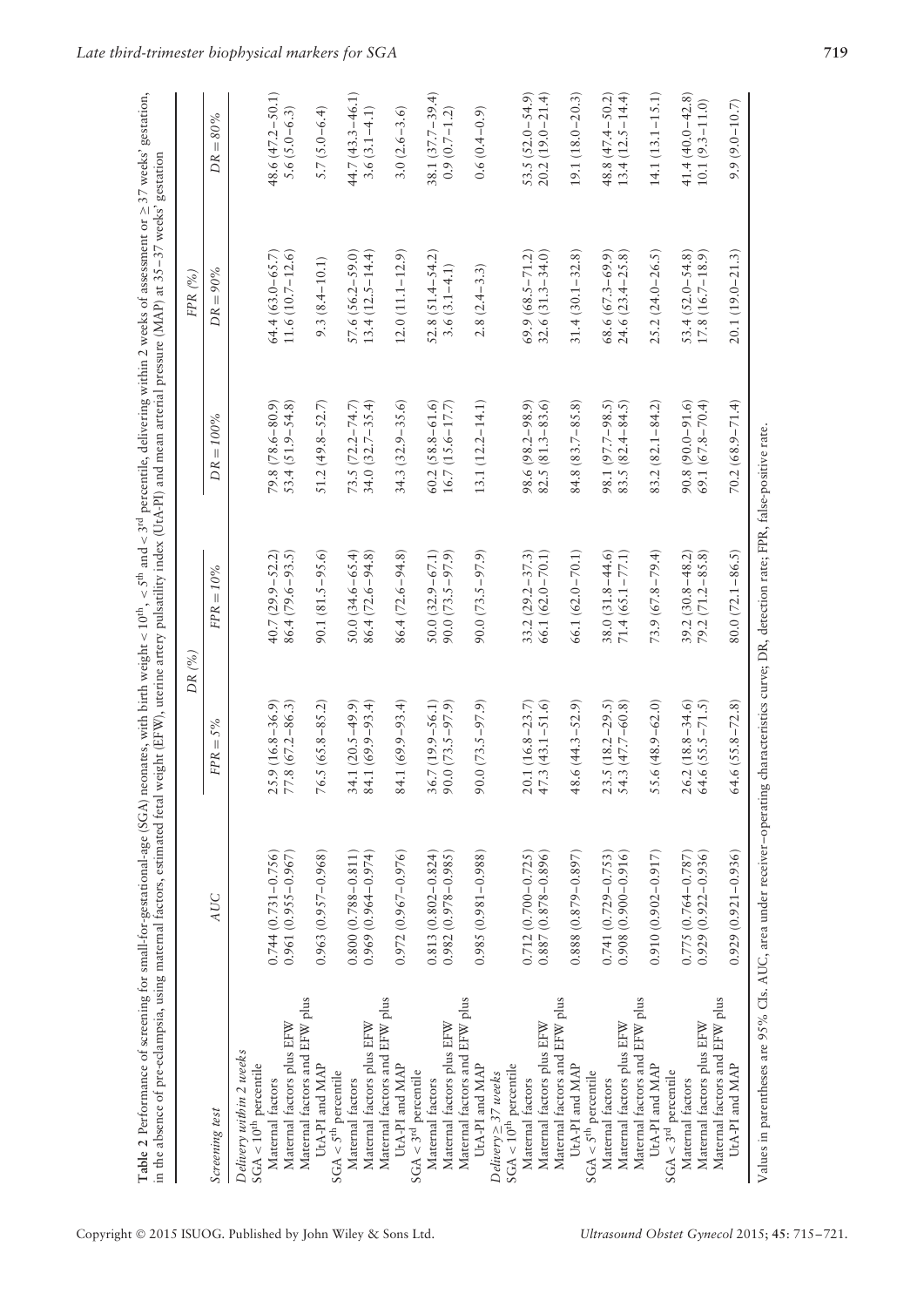

Figure 1 Receiver–operating characteristics curves of maternal factors (----) and maternal factors with uterine artery pulsatility index (—), mean arterial pressure (—), estimated fetal weight *Z*-score (—) and their combination (—), at 35–37 weeks' gestation, in the prediction of small-for-gestational-age neonates with birth weight *<* 10th (a), *<* 5th (b) or *<* 3rd (c) percentile, delivering *<* 2 weeks following assessment (top) or  $\geq$  37 weeks' gestation (bottom).

a third-trimester scan for assessment of fetal growth and wellbeing and that the timing of such a scan, at 32 or 36 weeks, should be contingent on the results of the assessment made at around  $22$  weeks<sup>4,5</sup>. On the basis of the results from this study, screening for SGA at 36 weeks does not benefit from measurement of UtA-PI and MAP.

## **ACKNOWLEDGMENTS**

This study was supported by a grant from The Fetal Medicine Foundation (Charity No: 1037116) and by the European Union 7th Framework Programme - FP7-HEALTH-2013-INNOVATION-2 (ASPRE Project # 601852).

#### **REFERENCES**

- 1. Lindqvist PG, Molin J. Does antenatal identification of small-for-gestational age fetuses significantly improve their outcome? *Ultrasound Obstet Gynecol* 2005; **25**: 258–264.
- 2. Bais JMJ, Eskes M, Pel M, Bonsel GJ, Bleker OP. Effectiveness of detection of intrauterine retardation by abdominal palpation as screening test in a low-risk population: an observational study. *Eur J Obstet Gynecol Reprod Biol* 2004; **116**: 164–169.
- 3. Lindhard A, Nielsen PV, Mouritsen LA, Zachariassen A, Sørensen HU, Rosenø H. The implications of introducing the symphyseal-fundal height-measurement. A prospective randomized controlled trial. *Br J Obstet Gynaecol* 1990; **97**: 675–680.
- Lesmes C, Gallo D, Panaiotova J, Poon LC, Nicolaides KH. Prediction of small-for-gestational-age neonates: screening by fetal biometry at 19–24 weeks. *Ultrasound Obstet Gynecol* 2015. DOI: 10.1002/uog.14826.
- 5. Lesmes C, Gallo D, Saiid Y, Poon LC, Nicolaides KH. Prediction of small-forgestational-age neonates: screening by uterine artery Doppler and mean arterial pressure at 19–24 weeks. *Ultrasound Obstet Gynecol* 2015. DOI: 10.1002/uog.14855.
- 6. Bakalis S, Stoilov B, Akolekar R, Poon LC, Nicolaides KH. Prediction of small-for-gestational-age neonates: screening by uterine artery Doppler and mean arterial pressure at 30–34 weeks. *Ultrasound Obstet Gynecol* 2015; **45**: 707–714.
- 7. Hadlock FP, Harrist RB, Martinez-Poyer J. *In-utero* analysis of fetal growth: a sonographic weight standard. *Radiology* 1991; **181**: 129–133.